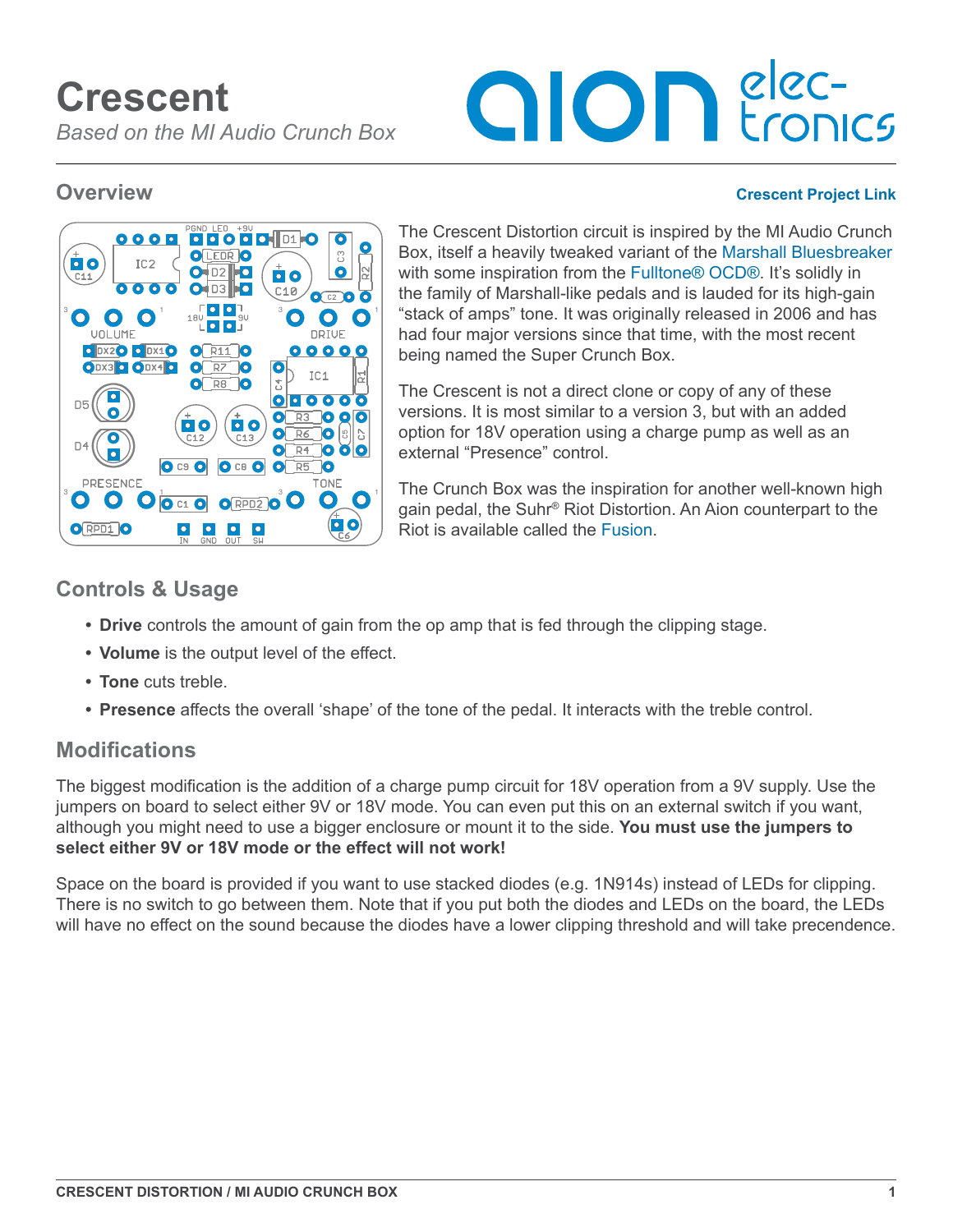## **Parts**

| <b>Resistors</b> |      | <b>Capacitors</b> |                           | <b>Semiconductors</b> |                         |
|------------------|------|-------------------|---------------------------|-----------------------|-------------------------|
| R <sub>1</sub>   | 1M   | C <sub>1</sub>    | 22n                       | IC1                   | <b>RC4558P</b>          |
| R <sub>2</sub>   | 1k   | C <sub>2</sub>    | 100pF MLCC                | IC <sub>2</sub>       | TC1044SCPA <sup>1</sup> |
| R <sub>3</sub>   | 10k  | C <sub>3</sub>    | 220 <sub>n</sub>          | D <sub>1</sub>        | 1N4002                  |
| R <sub>4</sub>   | 1M   | C <sub>4</sub>    | 100 <sub>n</sub>          | $D2-D3$               | 1N4002 <sup>1</sup>     |
| R <sub>5</sub>   | 470R | C <sub>5</sub>    | 100pF MLCC                | $D4-D5$               | 5mm LED diffused        |
| R <sub>6</sub>   | 1k   | C <sub>6</sub>    | 2u2 electro               | DX1-DX4               | 1N914 <sup>2</sup>      |
| R7               | 22k  | C <sub>7</sub>    | 1n                        | <b>LED</b>            | 5mm LED                 |
| R <sub>8</sub>   | 22k  | C <sub>8</sub>    | 22n                       |                       |                         |
| R <sub>11</sub>  | 100R | C <sub>9</sub>    | 22n                       | <b>Potentiometers</b> |                         |
| RPD <sub>1</sub> | 2M2  | C <sub>10</sub>   | 100uF electro             |                       |                         |
| RPD <sub>2</sub> | 1M   | C <sub>11</sub>   | 10uF electro <sup>1</sup> | <b>Drive</b>          | <b>100kB</b>            |
| <b>LEDR</b>      | 4k7  | C <sub>12</sub>   | 10uF electro              | Volume                | <b>100kA</b>            |
|                  |      | C <sub>13</sub>   | 10uF electro              | <b>Tone</b>           | <b>10kC</b>             |
|                  |      |                   |                           | Presence              | 25kB                    |

#### **Build Notes**

**<sup>1</sup> Charge pump:** If you don't want to have 18V mode available, leave off IC2, D2-D3, and C11 and jumper the "9V" pads. (You can still choose to select 9V mode via the jumpers if the charge pump is installed.)

**<sup>2</sup> Alternate clipping diodes:** By default, this pedal uses LEDs for a high clipping threshold. If you want a lower clipping threshold (e.g. more compressed and gainy), you can use 1N914 diodes in DX1-DX4. Note that if you use both sets of diodes, the LEDs will have no effect on the sound because the 1N914s clip the signal at a much lower threshold.

# **Additional Part Notes**

- Capacitors are shown in nanofarads (n or nF) where appropriate. 1000n = 1uF. Many online suppliers do not use nanofarads, so you'll often have to look for 0.047uF instead of 47n, 0.0056uF instead of 5n6, etc.
- The PCB layout assumes the use of film capacitors with 5mm lead spacing for all values 1nF through 470nF. I prefer [EPCOS box film](https://aionelectronics.com/link/epcos-box-film/) or [Panasonic ECQ-B/V-series](https://aionelectronics.com/link/panasonic-film/).
- Potentiometers are Alpha 16mm right-angle PCB mount.
- I recommend using [these dust covers / insulators](https://aionelectronics.com/link/16mm-dust-covers/) from Small Bear to insulate the back of the pots from the board and prevent shorts. If you don't use these, use some electrical tape or cardboard to act as insulation. The right-angle pots will make direct contact with the solder pads otherwise.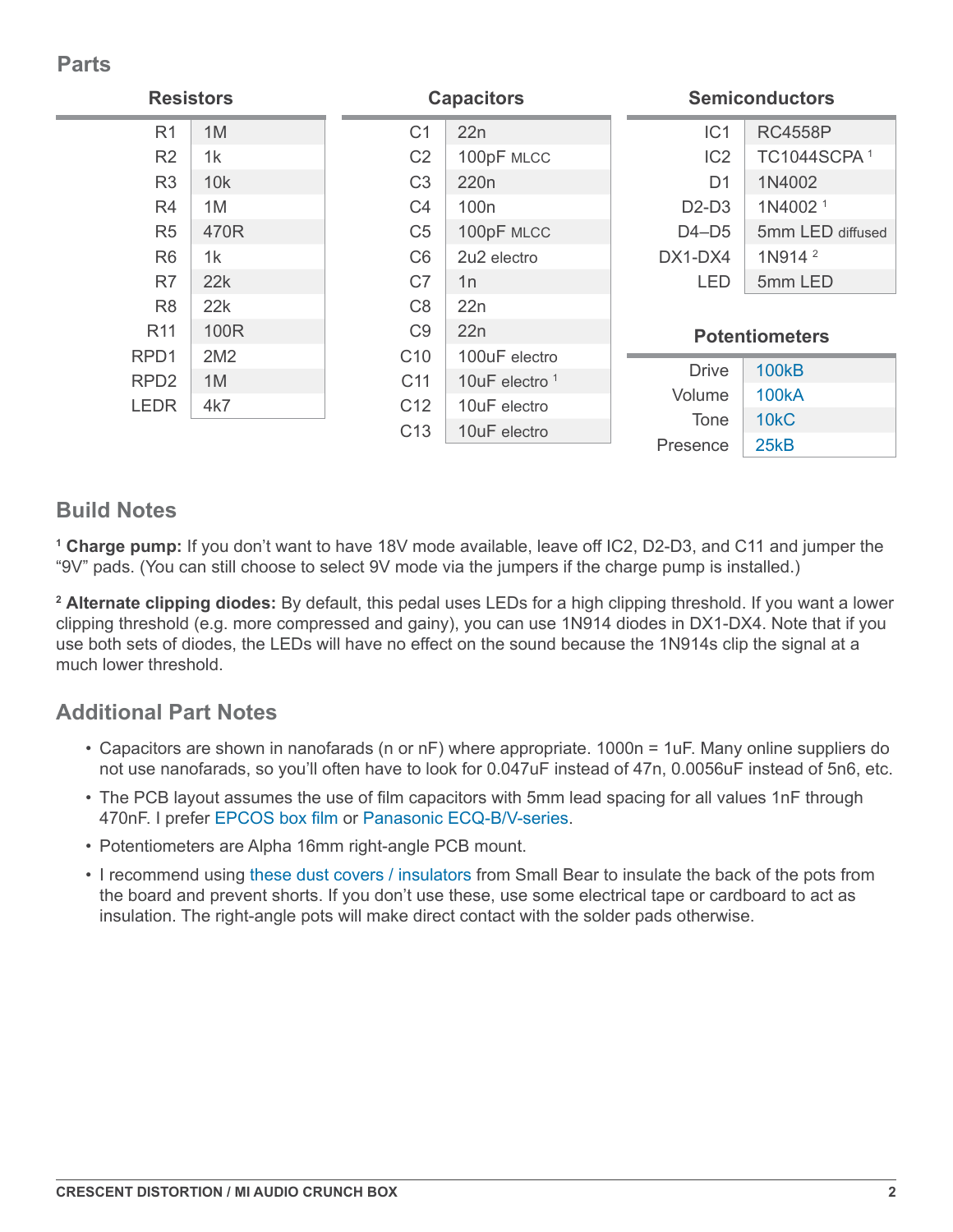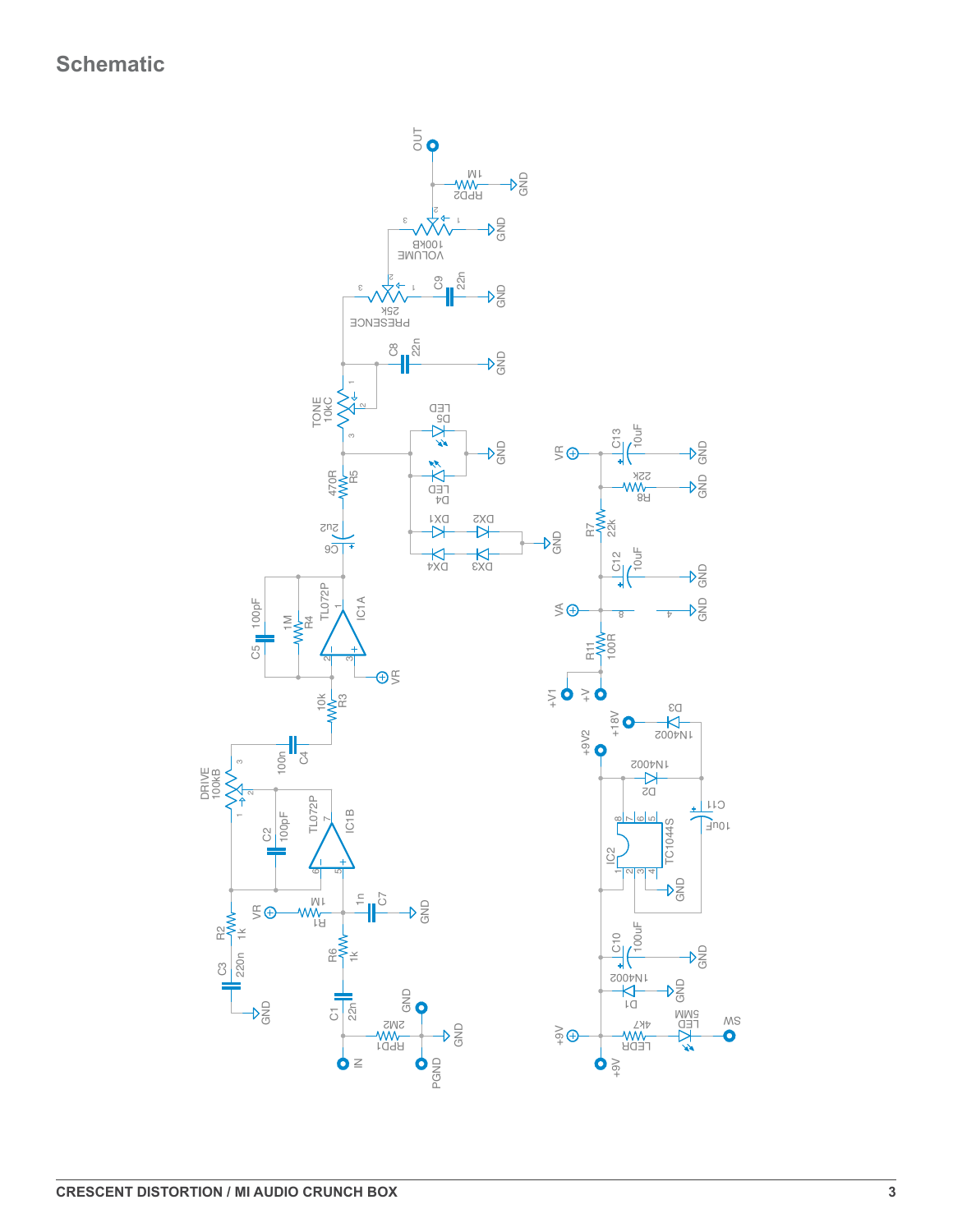# **General Build Instructions**

These are general guidelines and explanations for all Aion Electronics DIY projects, so be aware that not everything described below may apply to this particular project.

#### **Build Order**

When putting together the PCB, it's recommended that you do not yet solder any of the enclosure-mounted control components (pots and switches) to the board. Instead, follow this build order:

- 1. Attach the **audio jacks**, **DC jack** and **footswitch** to the enclosure.
- 2. Firmly attach the **pots** and **switches** to the enclosure, taking care that they are aligned and straight.
- 3. Push the LED<sup>1</sup> into the hole in the enclosure with the leads sticking straight up, ensuring that the flat side is oriented according to the silkscreen on the PCB.
- 4. Fit the **PCB** onto all the control components, including the leads of the LED. If it doesn't fit, or if you need to bend things more than you think you should, double-check the alignment of the pots and switches.
- 5. Once you feel good about everything, **solder them from the top**<sup>2</sup> as the last step before wiring. This way there is no stress on the solder joints from slight misalignments that do not fit the drilled holes. You can still take it out easily if the build needs to be debugged, but now the PCB is "custom-fit" to that particular enclosure.
- 6. Wire everything according to the wiring diagram on the last page.

**1 For the LED**: You can use a bezel if you'd like, but generally it's easier just to drill the proper size of hole and push the LED through so it fits snugly. If you solder it directly to the PCB, it'll stay put even if the hole is slightly too big. Make absolutely sure the LED is oriented correctly (the flat side matches the silk screen) before soldering, as it'll be a pain to fix later! After it's soldered, clip off the excess length of the leads.

**2 Note on soldering the toggle switch(es):** It will require a good amount of solder to fill the pads. Try to be as quick as possible to avoid melting the lugs, and be prepared to feed a lot of solder as soon as the solder starts to melt. I recommend waiting 20-30 seconds between soldering each lug to give it time to cool down.

#### **"RPD" and "LEDR" resistors**

The resistors marked "RPD" and "LEDR" are generally not original to the circuit and can be adjusted to preference. "RPD" is the pulldown resistor to help tame true-bypass popping, while "LEDR" controls the brightness of the LED. I generally use 2.2M for the pulldown resistor and 4.7k for the LED resistor.

#### **Sockets**

Since double-sided boards can be very frustrating to desolder, especially components with more than 2 leads, it is recommended to use sockets for all transistors and ICs. It may save you a lot of headaches later on.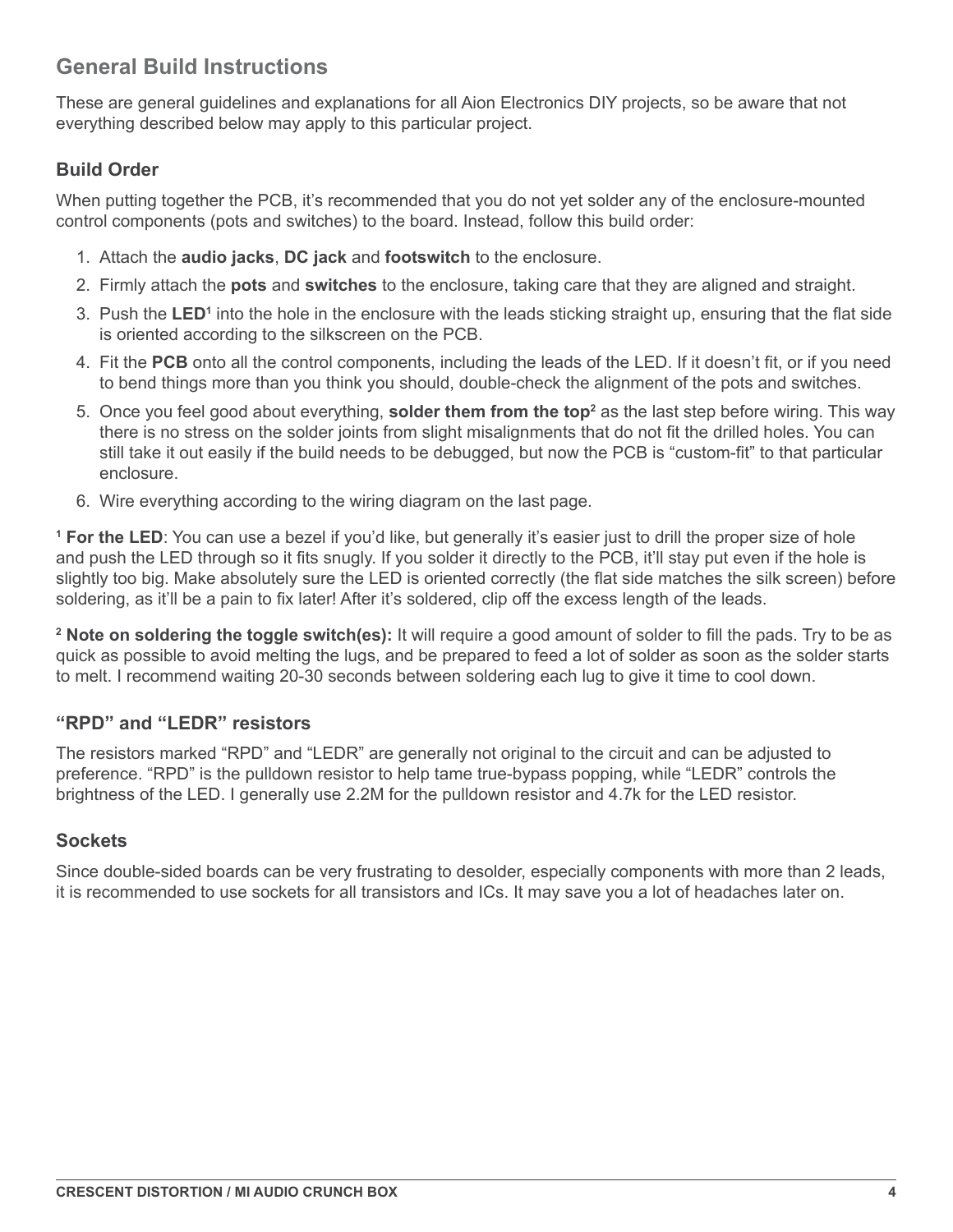# **Drilling & Placement**

Print this page and cut out the drilling template below. Tape it to the enclosure to secure it while drilling. Note that the holes are shown slightly smaller than they need to be, so drill out the holes as shown and then step up until they are the correct size for the components.



### **Parts Used**

- [Switchcraft 111X](https://aionelectronics.com/link/switchcraft-111/) enclosed jacks
- [Kobiconn-style DC jack](https://aionelectronics.com/link/dc-jack/) with internal nut